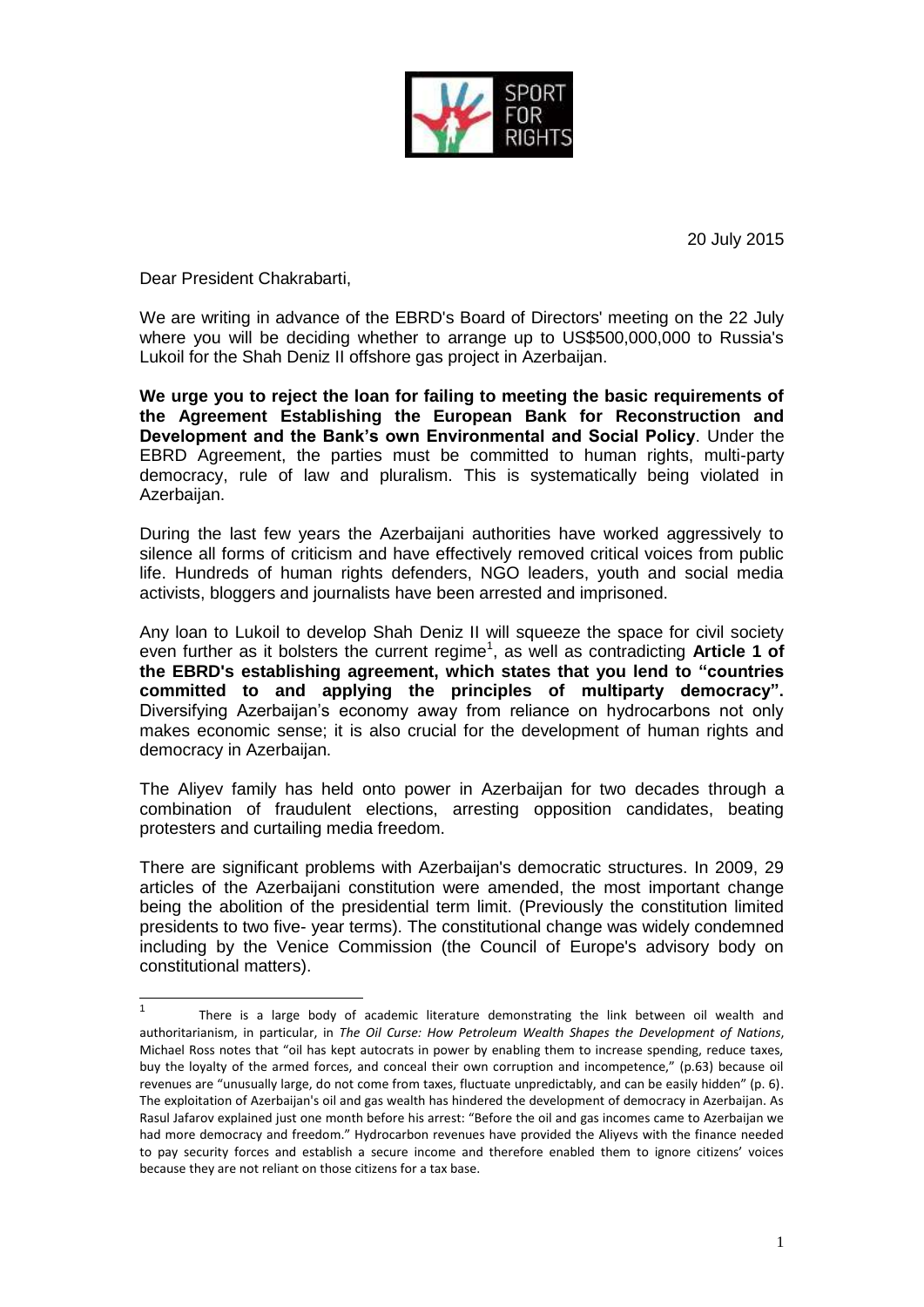According to the Venice Commission's opinion "Azerbaijan, the Constitution of which provides for a Presidential system of Government, is undoubtedly a country where the President concentrates extensive powers in his hands, given the few checks and balances which exist. It was therefore logical that the original text of the Constitution of Azerbaijan provided for a two-term limit… Explicit constitutional limitations on the successive terms of a president are particularly important in countries where democratic structures and their cultural presuppositions have not yet been consolidated. "The recent crackdown began in 2013 in the run up to the Presidential Elections with those opposing the government being beaten and jailed. The OSCE/ODIHR Election Observation Mission concluded that the 2013 Presidential elections were "undermined by limitations on the freedoms of expression, assembly and association that did not guarantee a level playing field for candidates. Continued allegations of candidate and voter intimidation and a restrictive media environment marred the campaign. Significant problems were observed throughout all stages of election-day processes and underscored the serious nature of the shortcomings that need to be addressed in order for Azerbaijan to fully meet its OSCE commitments for genuine and democratic elections." In June 2015, the Azerbaijani authorities gave the OSCE one month to halt all activities and withdraw their project coordinator from the country.

Last year, Azerbaijani NGO the Institute for Reporter's Freedom and Safety (IRFS) submitted comments to the EBRD's country strategy (attached for your information). In the submission IRFS stated that "In the light of the Azerbaijani government's well documented failure to comply with its own commitments of democracy and pluralism we believe expansion of the Bank's portfolio in Azerbaijan is in direct contradiction to the first Article of the Agreement Establishing the Bank." Since that time the democratic and human rights situation has deteriorated even further, with IRFS becoming one of the many Azerbaijani NGOs, or local branches of INGOs, forced into suspension or closure. IRFS's director Emin Huseynov was forced into hiding, and later exile, to avoid arrest.

Those arrested over the last year include prominent activist Leyla Yunus whose work involved monitoring political prisoners and promoting dialogue between Azerbaijani and Armenian communities; the country's preeminent human rights lawyer Intigam Aliyev; award-winning investigative journalist Khadija Ismayilova and Rasul Jafarov who led the Sing for Democracy campaign which attracted international attention during the 2012 Eurovision Song contest and began the Sports for Rights campaign in the run up to the Baku 2015 European Olympic Games. These government critics now face many years in jail on false charges.

On 24 June 2015, a group of 25 countries led by Ireland and supported by the USA, Canada, the UK, Norway and the Netherlands, delivered a joint statement on Azerbaijan to the UN Human Rights Council on country situations of concern, in which they outlined the threats to freedom of expression in Azerbaijan and called on the Azerbaijani authorities to "end its crackdown on civil society and respect fundamental freedoms".

In April 2015, Nils Muižnieks, the Commissioner for Human Rights at the Council of Europe drew attention to the deliberate targeting of human rights defenders who work with international institutions, stating that "the close working relationships of the Commissioner's Office, and the Council of Europe as a whole, with these human rights defenders reinforce the belief that they are being deliberately targeted with criminal proceedings as a result of their engagement in activities that should be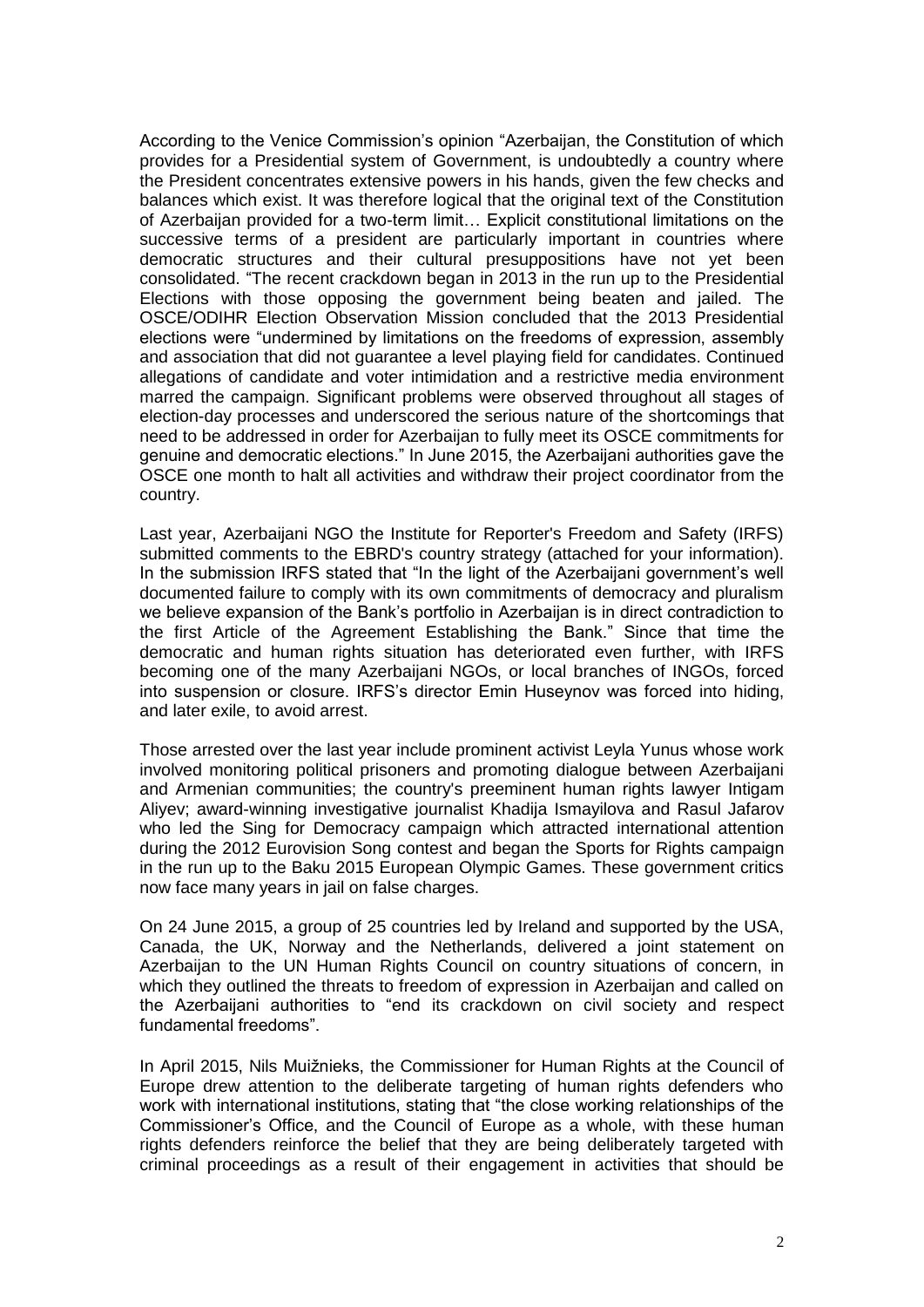perfectly legal in a well-functioning democracy"<sup>2</sup>, adding that all of those arrested "are important and reliable partners of the Council of Europe and the Commissioner's Office." In the same report, the Commissioner also added "intimidation and reprisals against human rights defenders in retaliation for their work at the international, regional or national levels not only amount to attacks on human rights, but also breach the rule of law."

## **A substantial improvement in the respect of basic rights and freedoms should be achieved before you consider lending to Azerbaijan's oil and gas sector.**

Corruption reaches to the highest levels in Azerbaijan, including the President and his family. Transparency International's 2014 Corruption Perceptions Index ranked Azerbaijan 126 out of 175 countries. The EBRD strategy for Azerbaijan $3$ acknowledges the challenges the country faces related to corruption and the steps that the government has taken to fight against it. However, the strategy fails to address the high-level corruption related to the business activities of President Aliyev and his family. The arrest and detention of investigative journalist Khadija Ismayilova, well-known for exposing the Aliyev family's control of many Azerbaijani businesses and the movement of Azerbaijani state money to offshore accounts, raises serious questions about the Azerbaijani authorities willingness to address corruption.

In April 2015 Azerbaijan was downgraded from 'compliant' to 'candidate' by the Extractive Industries Transparency Initiative (EITI). The EITI stated that the downgrade was a result of "deep concern for the ability of civil society to engage critically in the EITI process in Azerbaijan". If Azerbaijan fail to implement corrective action by April 2016 it will be suspended from the EITI.

The downgrading of Azerbaijan by the EITI is a key source of concern. The EBRDS energy policy states that "The Bank is committed to adhere to best governance, transparency and revenue management standards by requiring its clients to implement the principles and requirements of the EITI." The importance of adequate stakeholder engagement in the EITI process is specifically noted in the EBRD's Energy Policy. It states "One key component of transparency in the extractive industries is stakeholder engagement...The Bank has an opportunity to play an important role in conducting meaningful consultations with stakeholders."

In 2012, the government adopted a series of regressive amendments to the law on the right to obtain information, the law on the state registration of legal entities, and the law on commercial secrets.

On 6 July 2012, President Aliyev signed into law amendments limiting the disclosure of information by corporate entities, which had been adopted by Parliament on 12 June 2012. Strongly criticized by pro-transparency groups, the changes curtail public access to information about the ownership of commercial entities, the amount of their charter capital, ownership structure, and other similar data. These amendments, known as the "corporate secrecy amendments," became effective in October 2012.

## **This loan undermines the EBRD's commitment to stakeholder engagement in the EITI. It should not be considered until Azerbaijan has achieved compliant**

 $\frac{1}{2}$ Third Party Intervention by the Council of Europe Commissioner for Human Rights, Strasbourg, 16 April 2015 – accessible here:

https://wcd.coe.int/com.instranet.InstraServlet?command=com.instranet.CmdBlobGet&InstranetImage=2728498& SecMode=1&DocId=2259082&Usage=2

http://www.ebrd.com/downloads/country/strategy/azerbaijan-country-strategy.pdf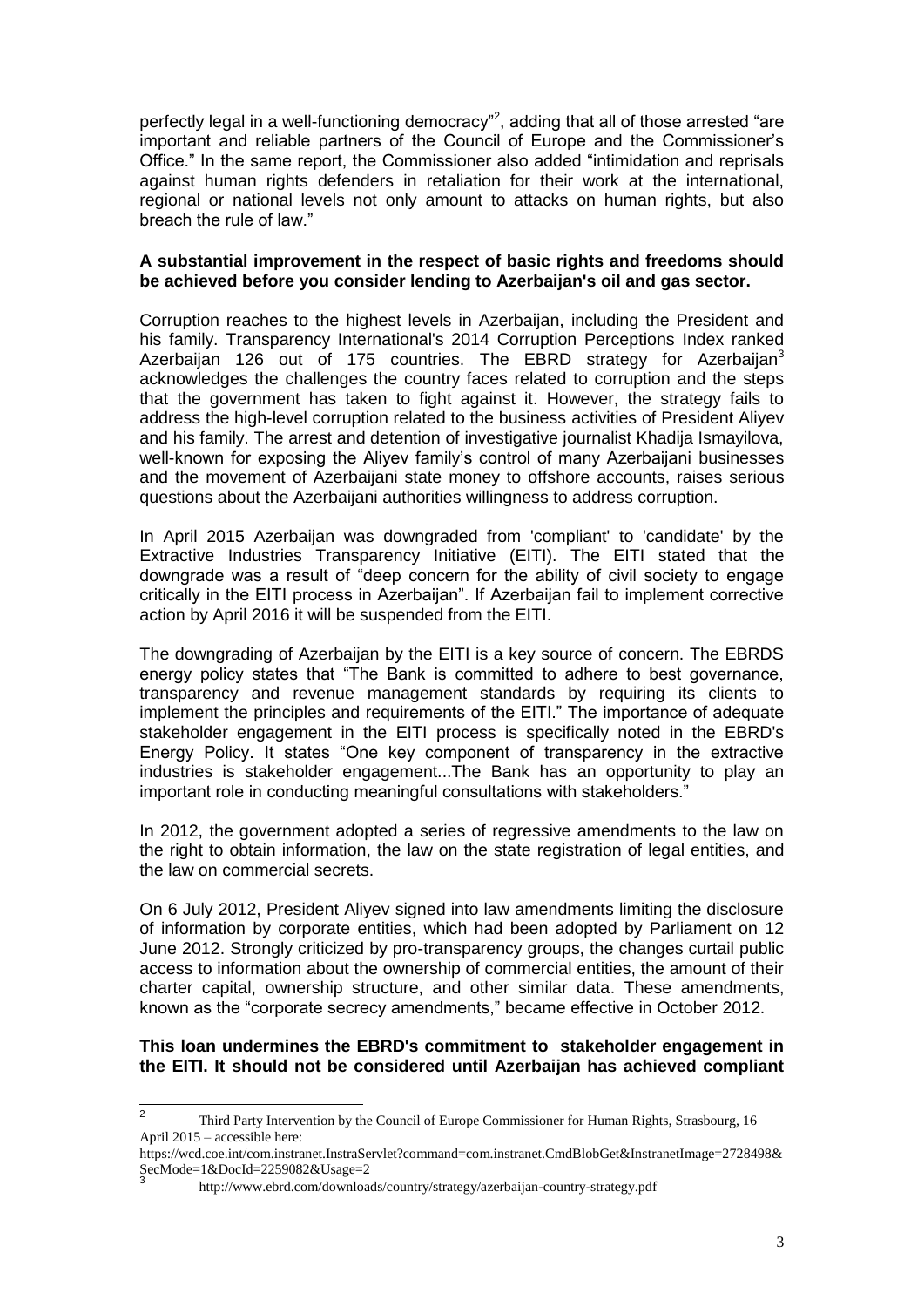# **EITI status.**

The EBRD strategy for Azerbaijan also acknowledges the importance of supporting the diversification of the Azerbaijani economy. This diversification has not happened. The 2014 IMF country report on Azerbaijan sets out a devastating analysis of resource dependency. It shows that despite oil profits to the government increasing by about 30 per cent of GDP in mid-2000s, the money has been spent, with almost no accountability or oversight. In the last two years oil production has declined, after reaching its peak in 2010, and reserves could be depleted in the next 15 to 20 years. The low oil price is now having a serious impact on the Azerbaijani economy, as indicated by the devaluing of Azerbaijan's local currency, the Manat. This loan will further Azerbaijani dependency on hydrocarbons

In the run up to the European Games, held last month in the Azerbaijani capital Baku, Dunja Mijatović, OSCE Representative on Freedom of the Media stated: "Journalists and free expression advocates sit in Azerbaijani jails in record numbers. Their lot is growing. Azerbaijan scores near the bottom of every objective ranking of nations based on free media and free expression criteria."

#### **In light of the above information, it is imperative that the EBRD do not arrange this loan on the 22 July. We urge you to use your position to recommend that the loan is declined.**

Yours sincerely,

- 1. Article 19
- 2. Both ENDS
- 3. CEE Bankwatch Network
- 4. Committee to Protect Journalists
- 5. Counter Balance
- 6. Friends of the Earth, US
- 7. Index on Censorship

8. International Federation for Human Rights (FIDH), within the framework of 14. The Observatory for the Protection of Human Rights Defenders

- 9. ODG
- 10. PEN
- 11. People in Need
- 12. Platform
- 13. Polish Green Network
- 14. Re:common
- 15. Urgewald,

16. World Organisation Against Torture (OMCT), within the framework of the Observatory for the Protection of Human Rights Defenders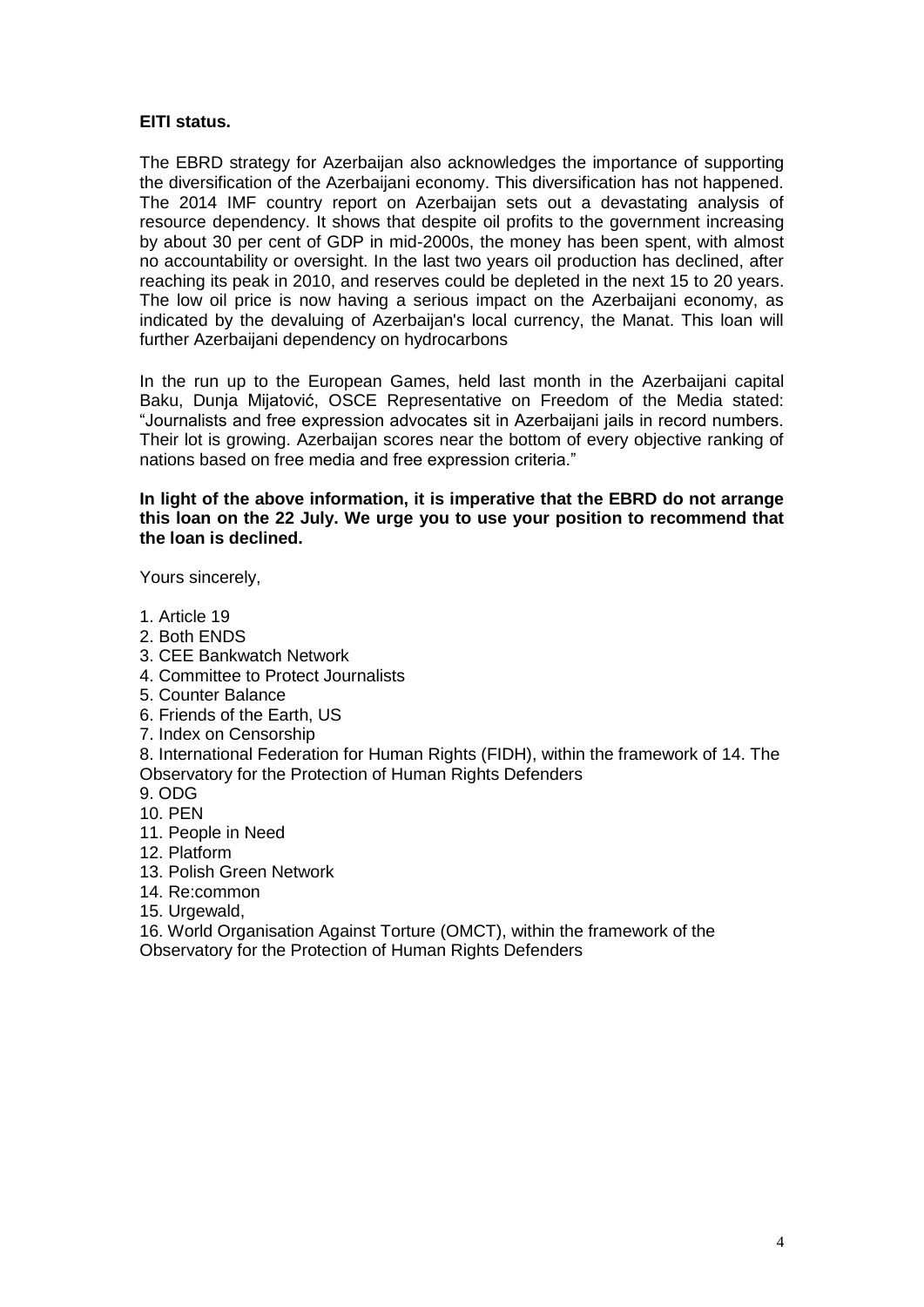# APPENDIX A:

# **Summary information compiled by local experts**

*This document has been compiled by local independent experts in Azerbaijan who wish to remain anonymous fearing imminent reprisals by the increasingly repressive regime. Should the EBRD leadership be interested in hearing further details these experts are available for a series of meetings at the EBRD headquarters.*

The income from the energy revenue has for years been spent on fuelling a repressive machine. Funds coming from energy resources have been used to secure loyalty from law enforcement agencies so they can be used for the mass oppression of critical voices.

## **Unlimited presidential term**

In the summer of 2008, the Azerbaijan parliament had rejected the Venice Commission and OSCE's Joint Opinion, dated June 2008, stressing the need for parity in the election commissions. Azerbaijan's election commissions remained under control of the ruling Yeni Azerbaycan Partiyası (YAP), taking decisions with two-thirds majority. As long as this is the case, the opposition argued, "fraud during the counting and tabulation of votes" cannot be prevented.

Furthermore, in 2009, the authorities took an unprecedented step of further centralizing the power in the hands of the ruling establishment. In December 2008, the ruling party announced draft constitutional changes. In March 2009, the referendum took place and 29 articles of the constitution were amended, the most important change being the abolition of the presidential term limit. (The constitution limited presidents to two five-year terms). The constitution change was widely condemned including by the Venice Commission.

In March 2009 the Council of Europe's Venice Commission, the advisory body on constitutional matters, criticized the constitutional amendments, stating that they distort the balance of power and contradict European practice<sup>4</sup>. The main concerns raised by the reforms relate to the abolition of the two-term limit to the office of President and to the President's position. Under the previous provisions, the President could only be elected for two consecutive terms, and the amendment abolished the limit to the number of terms.

According to the Venice Commission's opinion,<sup>5</sup> "Azerbaijan, the Constitution of which provides for a Presidential system of Government, is undoubtedly a country where the President concentrates extensive powers in his hands, given the few checks and balances which exist. It was therefore logical that the original text of the Constitution of Azerbaijan provided for a two-term limit. … As a rule, it can be said that the abolition of existing limits preventing the unlimited re-election of a President is a step back, in terms of democratic achievements. … Explicit constitutional limitations on the successive terms of a president are particularly important in countries where democratic structures and their cultural presuppositions have not yet been consolidated." 6

 $\overline{5}$ 

Ibid 6

5

 $\frac{1}{4}$ 

[http://bit.ly/1fTqx7b](http://bit.ly/1ftqx7b)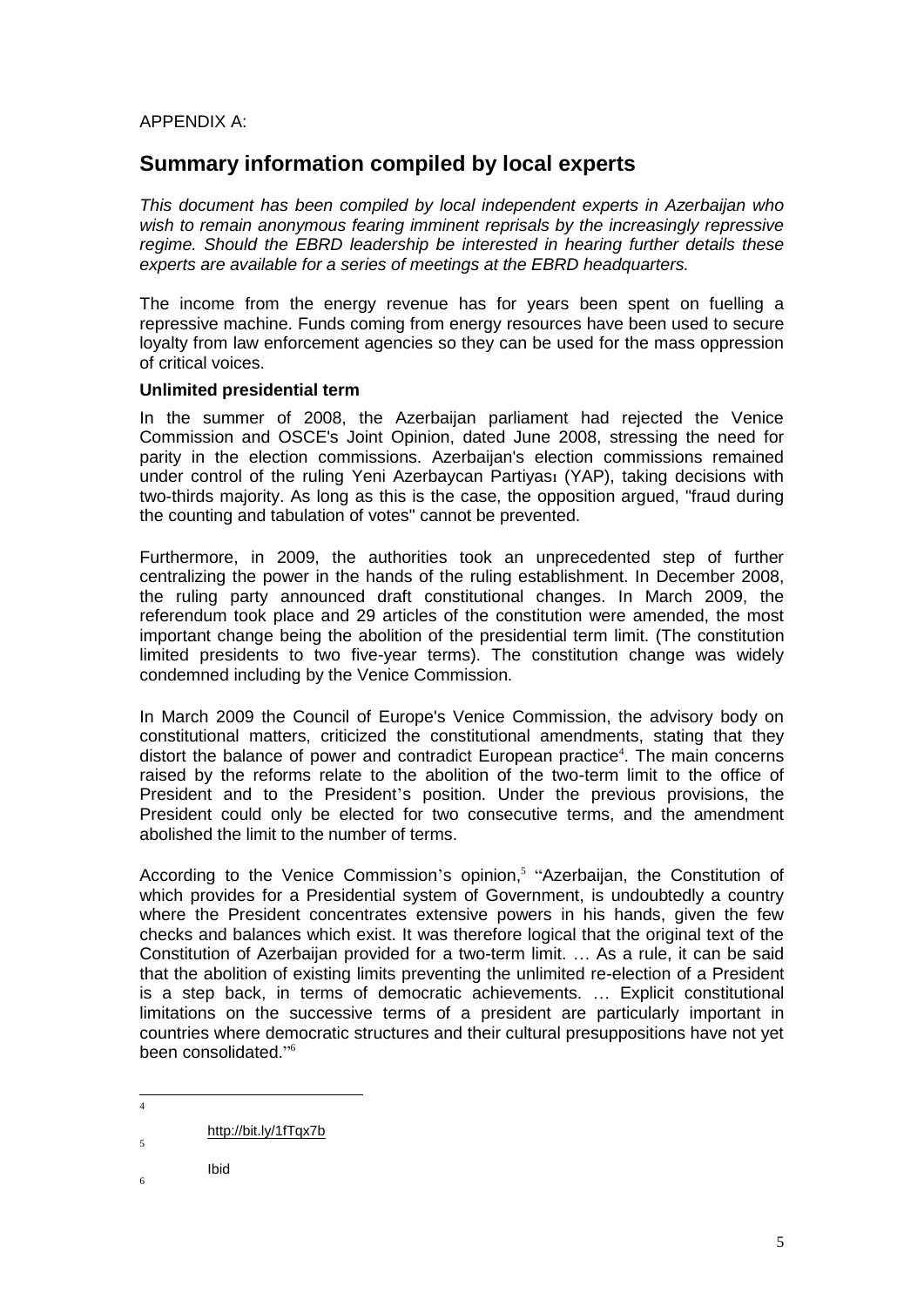Under the European Convention on Human Rights, all citizens of Council of Europe member states have a right to democratic governance. The removal of a presidential term limit in Azerbaijan (Article 101, V)<sup>7</sup> violates the European Convention of Human Rights<sup>8</sup> and constitutes a breach of international law.<sup>9</sup>

# **The case of Ilgar Mammadov, critic of the Southern Gas Corridor (TAP/ TANAP)**

The recent crackdown began in 2013 in the run up to the Presidential Elections with those opposing the government being beaten and jailed. The government of Azerbaijan refuses to comply with international demands and immediately set free prominent opposition leader, Ilgar Mammadov, after the Committee of Ministers of the Council of Europe made a second call demanding his release. lgar Mammadov has been one of the most outspoken critics of the Southern Gas Corridor (TAP/TANAP) project. He was a member of advisory board of the Revenue Watch Institute (RWI). He was arrested in February 2013 and then sentenced to seven years in jail on trumped up, politically-motivated charges in March 2014.

# **Civil society crackdown**

As stated on the EBRD website, "civil society organisations are both influential audiences and partners of EBRD in its countries of operations. They provide a valuable contribution to the development of the Bank's policies, strategies and the implementation of projects, particularly on complex, large scale operations".

After Aliyev secured a third term in the office through a deeply flawed election, he has started an unprecedented "witch hunt" against those who challenged the legitimacy of the election. Human rights activists, journalists, and other regime critics were subjected to criminal charges and physical and financial harassment. Numerous nongovernmental organizations (NGOs) had their bank accounts frozen and many were forced to close, completely shutting up the space for political discourse.

Over the last few years, the climate for civil society in Azerbaijan has deteriorated to the point where it seriously threatens the ability of civil society organizations (CSOs) to engage effectively in the watch dog activities such as tackling corruption and promoting safe and sustainable environment.

The USAID Civil Society Organization Sustainability Index (CSOSI) which since 1997 has been used to assess international and regional trends in the civil society sector and to identify common obstacles impeding the sector's sustainability, such as the legal environment, organizational capacity, and financial viability, points out to serious deterioration of sustainability of civil society in Azerbaijan:

The legal environment in Azerbaijan has deteriorated markedly, dropping from the bottom of the Sustainability Evolving category to the middle of the Sustainability Impeded category. Since the end of 2013, several amendments were made to the laws governing CSOs that significantly limit the operational environment for civil society. In addition, in 2014 the government launched an unprecedented wave of

1

7

[http://bit.ly/14HuXZU](http://bit.ly/14huxzu)

See the Constitution of Republic of Azerbaijan, available at [http://bit.ly/Uy7NQd](http://bit.ly/uy7nqd) 8

[http://bit.ly/ZsNzNM](http://bit.ly/zsnznm)  $\overline{9}$ 

[http://bit.ly/1dXqDhs](http://bit.ly/1dxqdhs)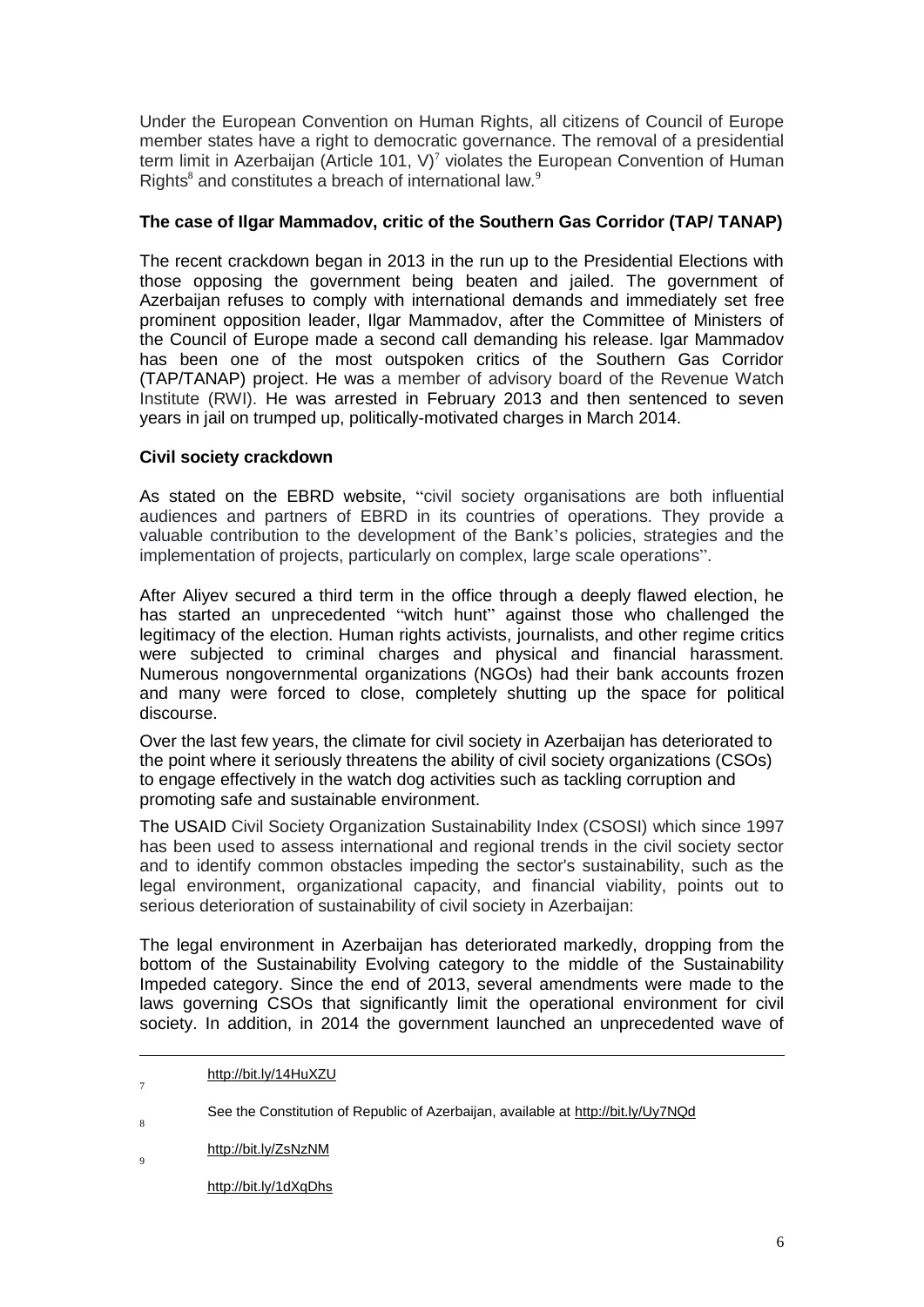investigations into the offices of domestic and foreign CSOs, followed by interference in their activities, freezing of their bank accounts, and unjustified refusals to register grant contracts. As a result of these changes, Azerbaijan now has the lowest score it has recorded in this dimension since 2000.

Problems have been documented for some time, but have become particularly acute since February 2014, when new amendments to a number of pieces of legislation which regulate civil society activities in Azerbaijan came into force and when the government instituted what can only be described as a crackdown on independent non-governmental organizations (NGOs), especially those that dared to be critical of the authorities. This has been wide ranging, but it has particularly targeted groups which promote government transparency and accountability. This includes members of the NGO Coalition for "Increasing Transparency in Extractive Industries" (EITI NGO Coalition), many of which are the same groups which have been engaged in promoting the transparency and economic freedom in the country.

# *Serious problems: from devaluation to violations of property rights*

The devaluation the national currency (AZN) alongside the oil price fall has increased social problems in the country. Because of difficulties with liquidity many large banks have started to claim their loans back from entrepreneurs. For example, in order to solve the problem of the loans issued by the International Bank of Azerbaijan –in which the state is the main shareholder-- authorities ordered mass arrests of more than 200 businessmen. During the arrests, the officers from the law enforcement agencies put pressure on the businessmen either to return the loan far before the initial scheduled deadline or to give all their assets to the bank. In fact, for the first time within last the 10 years, the regime has engaged in open misappropriation of private assets. The similar misappropriation took place in 2005 when the regime took control of largest private energy company Azpetrol.

Furthermore, because of serious financial situation in the country Azerbaijani authorities announced privatization plans for the International Bank of Azerbaijan. Local and international experts fear the country's largest bank will be privatized on the basis of the corruption scheme, similar to the one used to privatize another large bank (which is now owned by Aliyev family) several years back. Against the background of systematic problems in economy and an anticipated inevitable drop of credit ratings,the ruling elite continues to benefit from oil resources at the expense of the Azerbaijani people.

# *Lukoil in Azerbaijan*

According to research data by local experts, Lukoil has, for years, been engaged in mass violation of labor rights. The company has built strong ties with the ruling elite. The company has not done any significant activity to protect environment. Lukoil served as a mediator in negotiations between the Kremlin administration and Aliyev. Following Russia' s aggression in Ukraine Lukoil has been subjected to international sanctions. For years, Lukoil worked with Yanukovich regime so it could be deemed responsible for current situation in Ukraine.

Because of the lack of transparent policy, it is not known who are real shareholders of Lukoil in Azerbaijan and how income is distributed. Local experts have serious concerns that top government officials have their shared in Lukoil Azerbaijan.

# *Transparency and anti-corruption activities*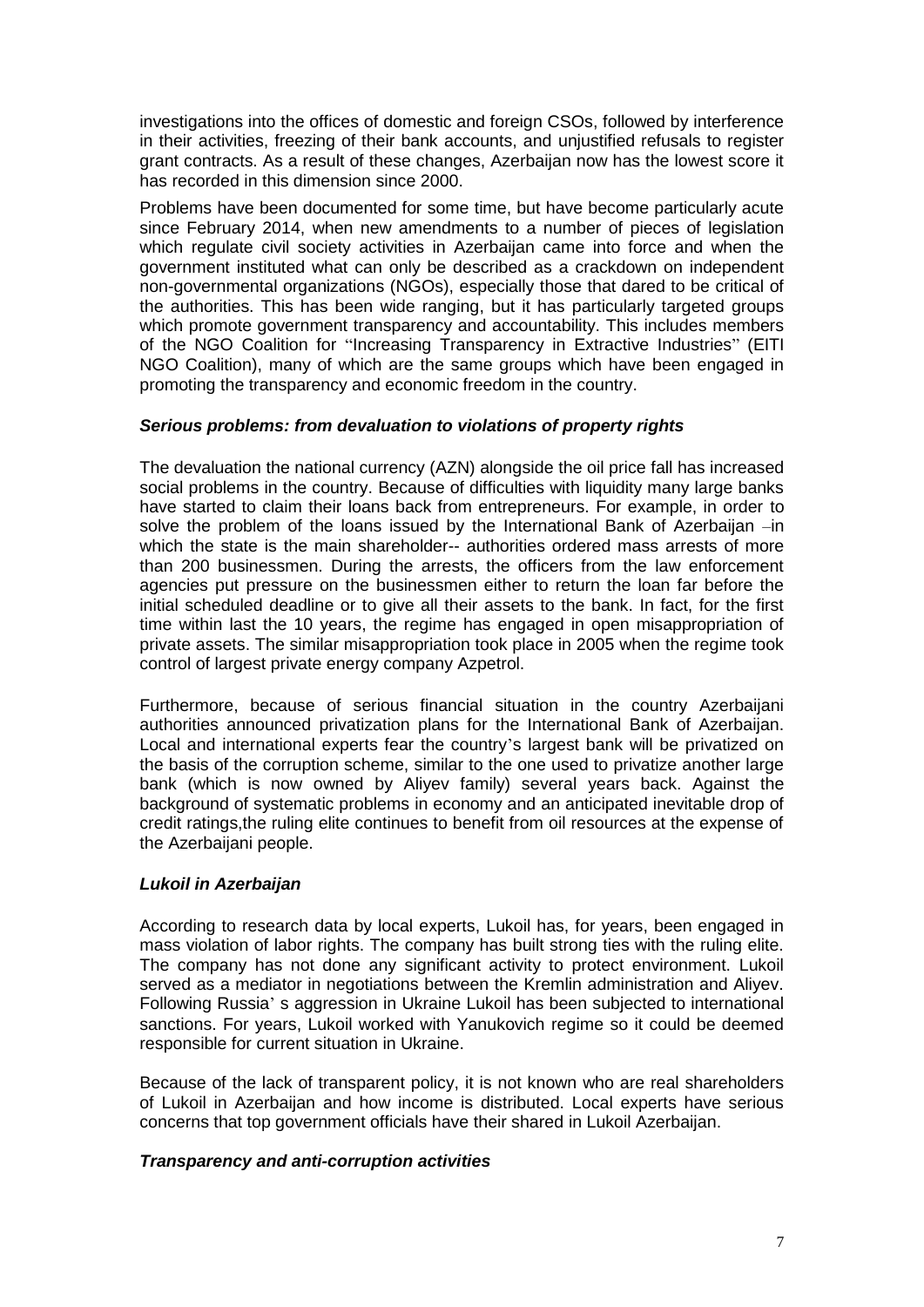The recent anti-corruption measures employed by the regime are nothing but imitation of the fight against corruption. While authorities seem to tackle small scale, bureaucratic or petty corruption by establishing ASAN Services Center Azerbaijan legislative framework creates the basis for offshore zone.

In 2012, the government adopted a series of regressive amendments to the law on the right to obtain information, the law on the state registration of legal entities, and the law on commercial secrets.

On 6 July 2012, President Aliyev signed into law amendments limiting the disclosure of information by corporate entities, which had been adopted by Parliament on 12 June 2012. Strongly criticized by pro-transparency groups, the changes curtail public access to information about the ownership of commercial entities, the amount of their charter capital, ownership structure, and other similar data. These amendments, known as the "corporate secrecy amendments," became effective in October 2012.

The amendments to the 2005 law on commercial information prohibit government officials from distributing information about companies if doing so "contradicts the national interests of Azerbaijan in political, economic, and monetary policy, the defense of public order, the health and moral values of the people, or harms the commercial or other interests of individuals." The reforms also make the release of information contingent upon receiving permission from all individuals named in the records.

The laws on the right to obtain information and the state registration of legal entities were also amended. The amendments extend the scope of "legitimate public interests" protected in Article 3 of the Constitutional Law of the Republic of Azerbaijan on Regulation of the Exercise of Human Rights and Freedoms, and use language that lacks precision and clarity.

The amendments to the law on the state registration of legal entities makes secret the registration information for commercial legal entities, including information about their founders and shareholders. Such information can now only be disclosed on the basis of an inquiry to the courts and investigative bodies, to the subjects of operational search activities in cases specified by law, and to financial monitoring bodies in the cases and manner specified by the law "on the struggle against legalization of funds or other property obtained through criminal means and financing of terrorism." According to the bill, this information can only be disclosed to relevant bodies, lawyers, and third parties following the consent of the information-owner.

The amendments contradict Article 10.2 of the European Convention for the Protection of Human Rights and Fundamental Freedoms, which stipulates: "The exercise of these freedoms, since it carries with it duties and responsibilities, may be subject to such formalities, conditions, restrictions or penalties as are prescribed by law and are necessary in a democratic society, in the interests of national security, territorial integrity or public safety, for the prevention of disorder or crime, for the protection of health or morals, for the protection of the reputation or rights of others, for preventing the disclosure of information received in confidence, or for maintaining the authority and impartiality of the judiciary." The amendments also contradict provisions of the UN Convention against Corruption and the UN's Global Counter-Terrorism Strategy.<sup>10</sup>

 $\frac{1}{10}$ 

UN's Global Counter-Terrorism Strategy, [http://bit.ly/1euCYLo](http://bit.ly/1eucylo)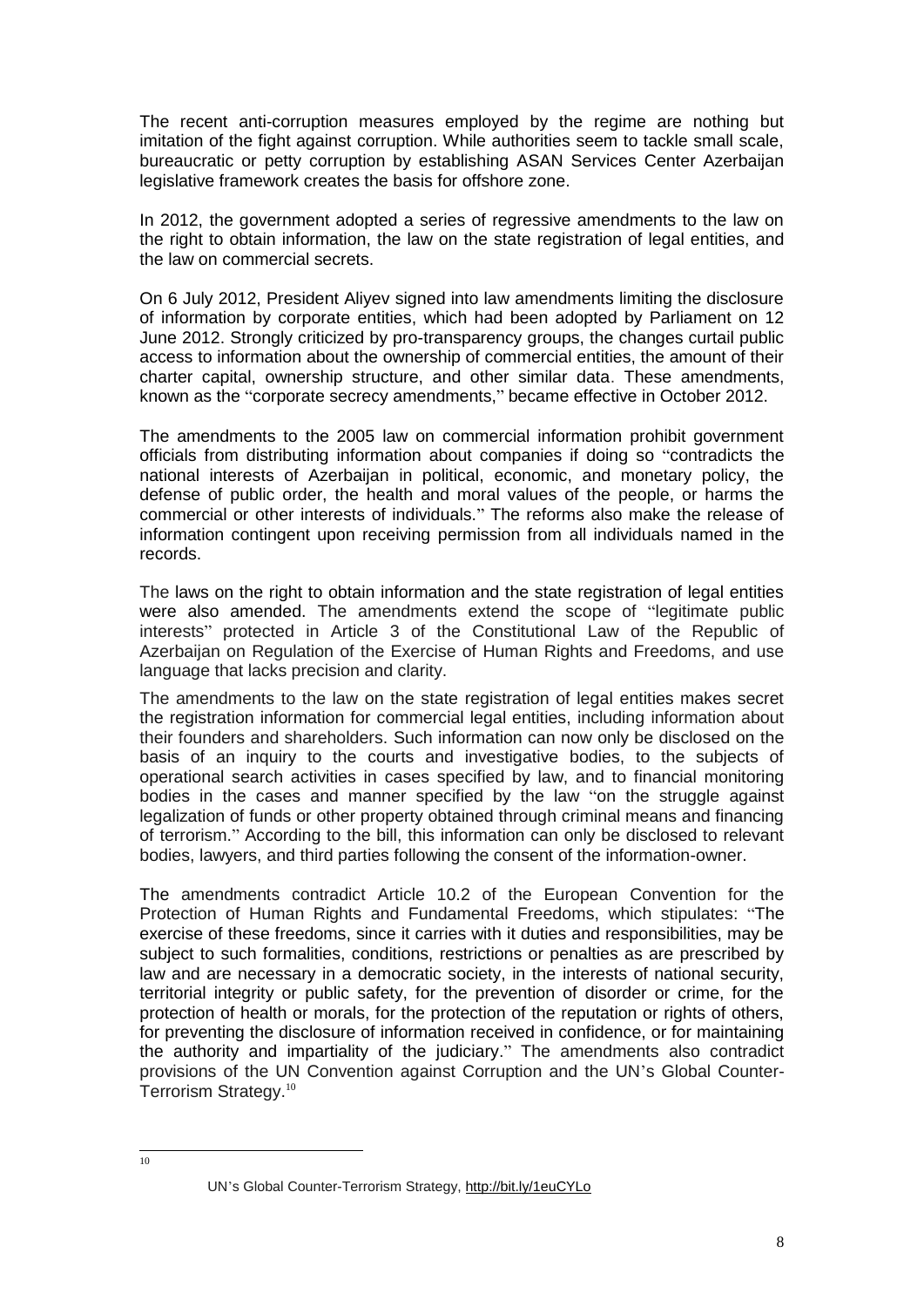The amendments can be viewed as an action by the Azerbaijani government to reject the obligations it had previously undertaken before the Azerbaijani people and the international community to fight corruption. They increase restrictions on freedom of information and breach the principles of transparency and public control over the activity of legal entities.

The Council of Europe's Group of States Against Corruption (GRECO) group criticized these amendments.